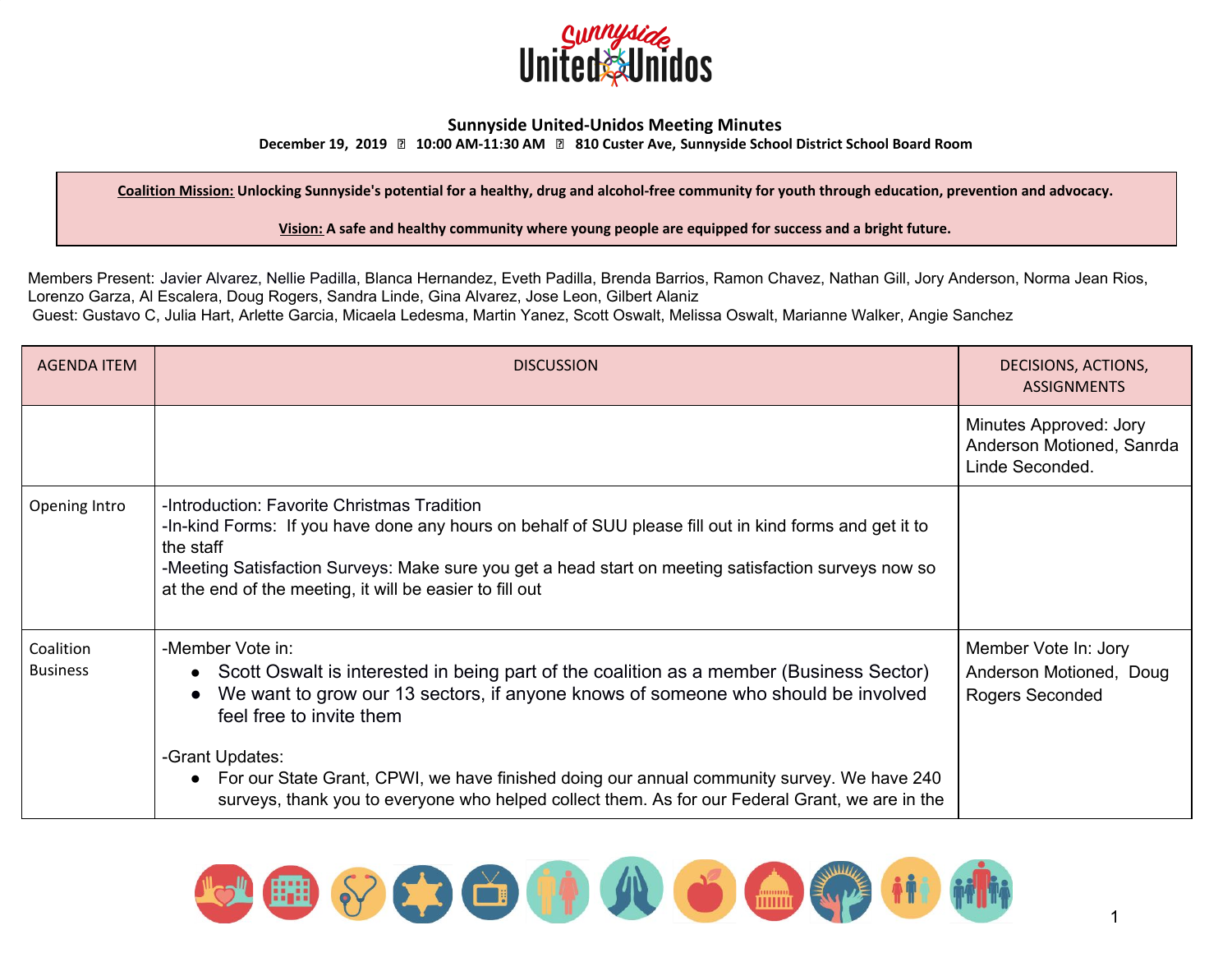

process of planning out our Year 8 budget and action plan which is due in February. Also working on revising our Year 7 budget since we have funds left over. Part of those funds will be hosting a training for sustainability here for our coalition. We need to start planning for the future since our federal grant ends in 2023. Keep February 11th-14th in mind as we will have more information here by the end of the year.

## -Action Plans:

● We are on track and in progress. Data committee will be started shortly. We will only go over one grant today and we'll go over the second grant next meeting. We have extra funds and we are planning on having our youth record a PSA on a radio show.

## -Board Elections:

- Board members serve a year term and in December we take nominations for interested board members. We will be asking for nominations for the month and if we have more than 5 interested by our January coalition meeting, we will take to a vote. Board Members typically spend an additional hour at Executive Board Meetings and make executive decisions that are time sensitive that impact the coalition. For example, earlier this year, we had an opportunity to apply for extra funds and our board decided to spend it on bringing Hidden In Plain Sight presentation and do extra English programming
- If you are interested in being on the board please let Brenda, Eveth or anyone on the board know

## **Reports/Upcoming Events**

-Our Key Leader Event was exceptional, we had about over 60 in attendance and we heard about our coalition and investing in children coalition. The speaker was Mike Johnson, CEO of Yakima Union Gospel Mission. There are many we need to thank that helped pull this event together, we are handing out multiple Thank You notes, so during the meeting, if you can get the chance to sign it, please do and pass on. They loved Mike Johnson's presentation which he shared the message of people needing love. Recommendations were to include Interpreters Available & Daycare.

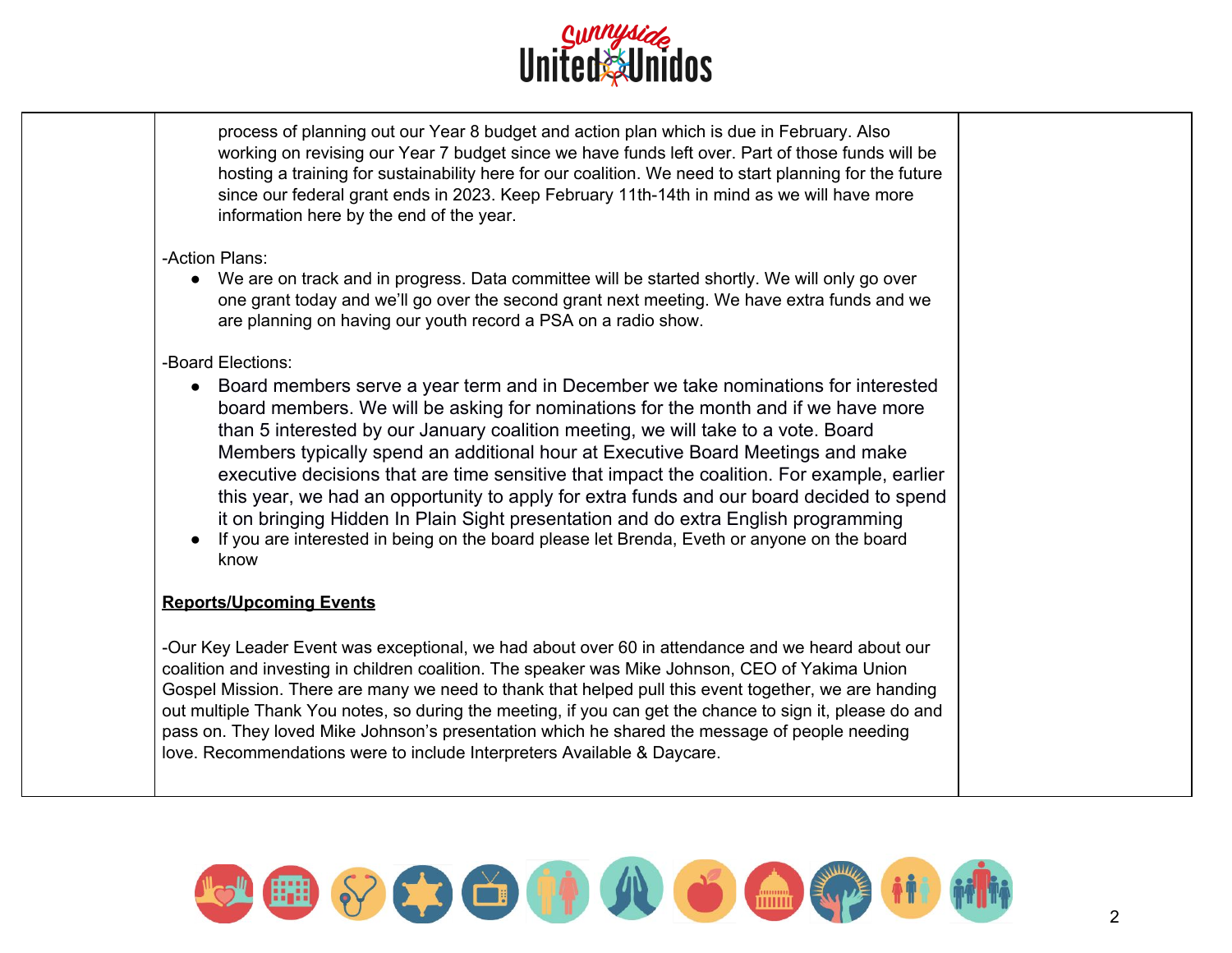

|               | - Doug Offered to do a 15 minute presentation on ACES                                                                                                                                                                                                                                                         |  |
|---------------|---------------------------------------------------------------------------------------------------------------------------------------------------------------------------------------------------------------------------------------------------------------------------------------------------------------|--|
|               | -Strengthening Families Program: We graduated 7 families and 11 people got certified to facilitate.<br>Is it possible to create business cards for strengthening families?                                                                                                                                    |  |
|               | -Prevention Summit: Sierra Vista Middle School students were present and talked about what they<br>learned and what their next steps are. Students will present to athletes about the effects of being under<br>the influence and how it impacts their performance during sports.                             |  |
|               | -Prevention Club: Did a pledge before the holidays since its big on drinking "Be a thinker, not a drinker".<br>They participated in the festival of trees and decorated a tree (it's at the public library). They have a<br>social with Latino Culture Club this Friday December 20th at the New Life Church. |  |
|               | - GFI: There is a lot of Graffitti going on. A lot of momentum in gangs going on. A wapato gang is<br>present in Sunnyside. A lot of these kids are going to Yakima. Contact Dispatch if you seen tagging or<br>something that's not right. 836-6200 is the Dispatch number.                                  |  |
|               | Santa Comes to SUU December 20th (2pm-5pm): Open to all                                                                                                                                                                                                                                                       |  |
|               | -Discussion on Dextromethorphan: Main ingredient in cough medicine. A lot of kids are using this with<br>their alcohol and it is becoming an issue. Please sign in if you are interested in joining the discussion to<br>see what we as a coalition can do.                                                   |  |
|               |                                                                                                                                                                                                                                                                                                               |  |
|               |                                                                                                                                                                                                                                                                                                               |  |
| Announcements | <b>Meeting Satisfaction Surveys</b>                                                                                                                                                                                                                                                                           |  |
|               | <b>Announcements from partners:</b>                                                                                                                                                                                                                                                                           |  |